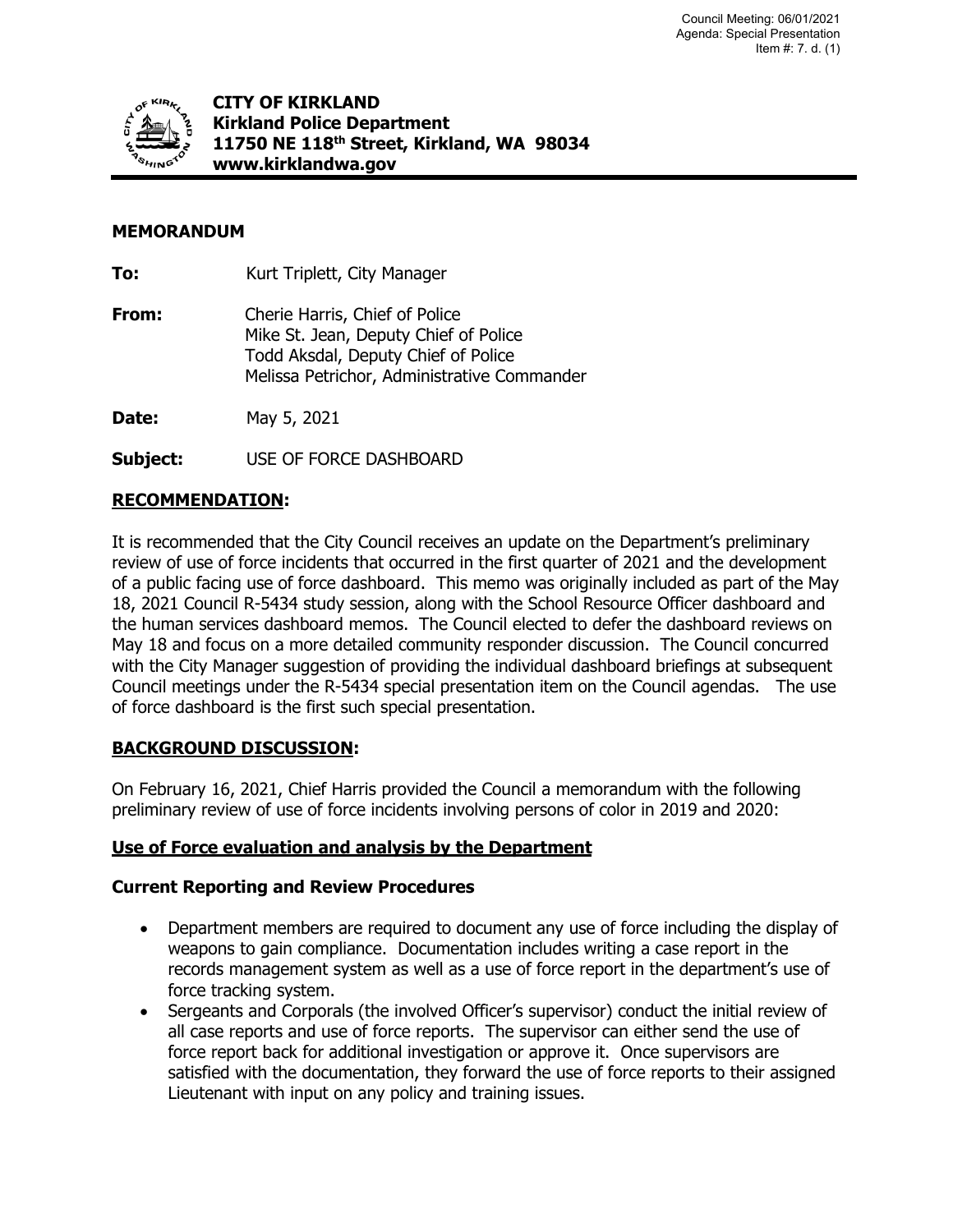- Lieutenants are responsible for conducting the second review on all use of force reports. Lieutenants can either close the use of force report with a finding on policy compliance or request additional investigation. Additional investigation may include additional review by Department subject matter experts, such as the Supervisor assigned to the Less Lethal Training Unit for a Taser deployment, sending the report back for additional documentation or having the incident reviewed by the Chief of Police for assignment as an Internal Investigation.
- Policy violations and training issues that are identified during the use of force review process are addressed via documented coaching and counseling, remedial training and/ or formal discipline.
- The Administrative Lieutenant drafts an annual use of force report as part of the Washington State Sheriff's and Police Chief's Association Accreditation process. That report is provided to the Risk Management Lieutenant for review and distribution to Supervisors in each of the training units such as the firearms instructors, less-lethal instructors and defensive tactics instructors.
- Supervisors and Lieutenants receive internal training on reviewing and approving use of force reports as well as attending WCIA sponsored classes specific to their role in the process.

# **Deadly Force Investigation**

• When a use of force response occurs that involves deadly force, the Chief of Police requests mutual aid from an outside law enforcement agency to conduct an independent criminal investigation. The outside law enforcement agency takes responsibility for conducting the investigation and forwards their findings directly to the King County Prosecuting Attorney's Office for review. As reported in the January 19<sup>th</sup>, 2021 City Council meeting, an Independent Force Investigative Team (IFIT-KC) is in the final stages of development by Interlocal Agreement (ILA).

## **Use of Force Review Board**

- A Use of Force Review board is convened when an Officer uses force that results in either death or serious bodily injury to another.
- The Board is composed of the Administrative Lieutenant, a Deputy Chief or a Lieutenant not involved in the Officer's chain of command, a certified instructor for the type of force used, a non-administrative commissioned supervisor and a peer of the Officer who used force. A member of the Department in a similar classification as that of the involved Officer is considered a peer.
- The Board thoroughly reviews all available information and develops a written report to the Chief of Police that includes recommendations for training, equipment and/or policy violations.
- The Chief of Police reviews the written recommendations of the Board and makes the final determination as to whether the employee's actions were within policy. The Chief of Police will determine whether additional actions, investigations or reviews are appropriate.
- The Chief of Police may direct a Use of Force Review Board to investigate the circumstances surrounding any use of force incident.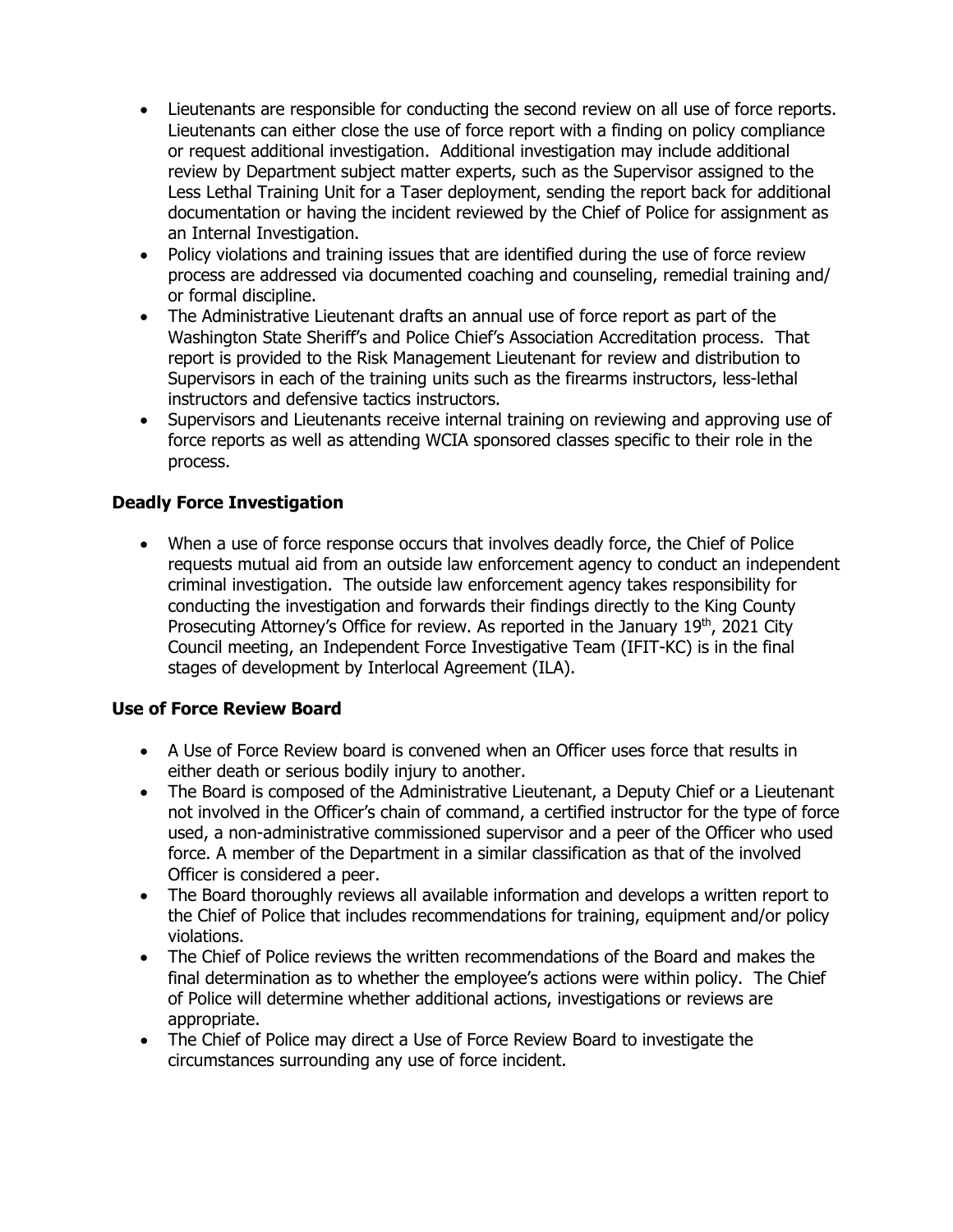## **Early Warning System**

- The Department utilizes an early warning system to alert supervisors and members of command staff if an employee reaches a preset threshold on certain types of incidents in a rolling 12-month period.
- Use of Force entries are part of the Department's early warning system. If an Officer is involved in six (6) use of force incidents within a rolling 12-month period, their supervisor receives an automated email that triggers additional review of all the specific reports during that time period. This includes the actual use of force and or the show of force by drawing a firearm or Taser. This threshold was set during training conducted by the Department's vendor "IA Pro – Blue Team" a nationally recognized software solution utilized to catalog use of force reporting.

### **Analysis of 2019-2020 Use of Force Incidents Involving Persons of Color or Unknown Race**

- Deputy Chief St Jean and the Deputy Chief Aksdal recently conducted additional reviews of all use of force incidents from 2019 and 2020 involving persons of color or unknown race.
- There were 39 use of force incidents in 2019 and 2020 involving persons of color or unknown race. Those incidents were documented in 77 individual use of force reports. (Individual officers are required to document their own use or display of force in a separate use of force report for each incident. If more than one officer uses or displays force during an incident, there will be more than one report generated to thoroughly document an incident.)
- Dispatched calls for service accounted for 28 (72%) of the 39 uses of force.
- The remaining 11 (28%) were associated with incidents that were observed by officers, not all are considered self-initiated activity as in some instance they were flagged down by community members.
- A show of force (only) safely resolved 18 (46%) of the incidents (the display of a Taser or firearm only.) In these incidents, no other use of force was applied.
- The remaining 21 (54%) use of force incidents involved one or more applications of a force technique.
- Injuries to subjects were observed or reported in six (15%) of the incidents. There were no observed injuries or complaints of pain in the remaining 33 (85%) of incidents.
- All 39 use of force incidents have previously been reviewed by at least a Sergeant or Corporal and their Lieutenant following the procedures previously discussed in this memo.
- Two of the 39 incidents were found to contain policy violations or training issues:
	- o During the first incident, the reviewing Lieutenant requested that the Supervisor of the Firearms Training Unit review an Officer's deployment of a rifle. The Supervisor of the Firearms Training Unit determined that the rifle deployment was out of policy and that the Officer had not followed training and best practices when he pointed his rifle at a subject who was being taken into custody, instead of keeping his rifle pointed towards the ground. Having no other similar training, policy violations or history of discipline, the Officer received documented coaching and counseling as well as remedial training as a result of this incident. When the Deputy Chief's reviewed this incident, they disagreed with the finding that the officers decision to deploy the rifle was out of policy but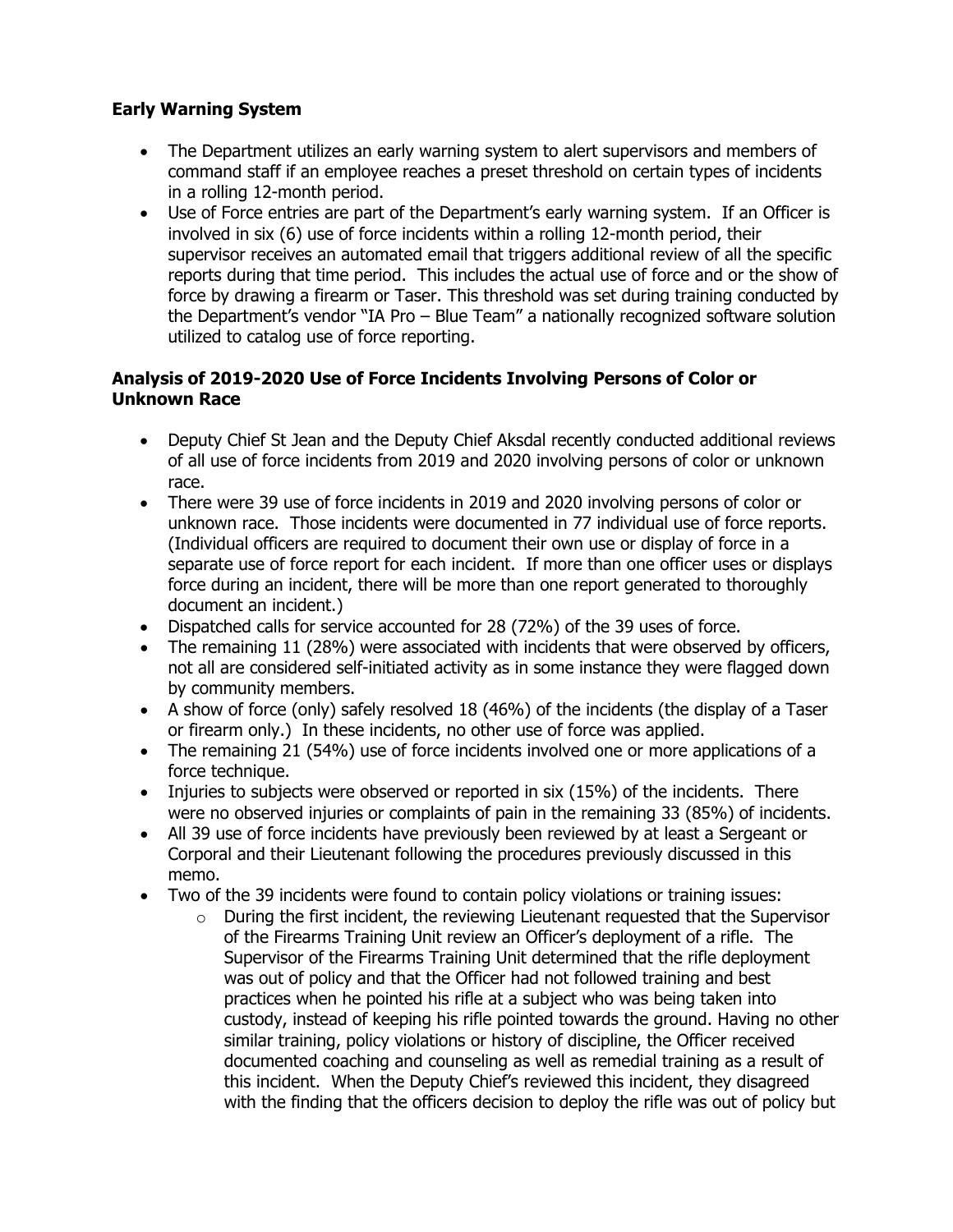agreed with the finding that the officer had not followed training and best practices when he pointed his rifle at the subject.

- $\circ$  During the second incident, Officers located a subject that was wanted on a misdemeanor warrant and had fled from officers in his vehicle on multiple occasions in the preceding days. The subject was observed parked near the pumps at a gas station, located just outside the Kirkland City limits. Officers utilized their patrol cars to put pressure on the front and rear bumper of the subject's car to prevent him from fleeing again. The subject refused to exit his car and a prolonged standoff ensued. Eventually, the subject started his car and began ramming the patrol cars in front of and behind him in order to create enough space to flee. While he was ramming the patrol cars, the on-scene Sergeant directed an Officer to break one of the car windows using a less lethal munitions launcher. Once the subject had created enough room, the subject fled. The Officers did not pursue him. A short time later the car was located at a grocery store. The on-duty Sergeant requested assistance from the Washington State Patrol (WSP) in case the subject tried to flee again. The subject did in fact flee, driving out of the City and was pursued by WSP Troopers. The on-duty Sergeant had authorized the deployment of spike strips and a Kirkland Officer was able to successfully deploy spikes on the subject's vehicle as Troopers pursued him. The subject eventually entered I-405 traveling southbound (the wrong way) in the northbound lanes. He collided with a Trooper who was traveling northbound and was taken into custody. The review of this incident included analysis by the Supervisor of the Less Lethal Training Unit as well as the Supervisor of the Emergency Vehicle Operations Unit and was coordinated by the Investigations Lieutenant. The Supervisor of the Less Lethal Training unit found that the deployment of the less lethal munitions launcher to break the window was out of policy. Department policy did not allow for deployment on inanimate objects. However, he recommended that the policy be amended to reflect the agency's past practice of utilizing less lethal munitions on inanimate objects to safely resolve barricaded subject calls. The Supervisor of the Emergency Vehicle Operations unit found that the tactic of using the patrol cars to pin the subject's car had not been trained by the Department and was not reasonable given that the subject was wanted for a misdemeanor warrant at the time of contact. The Supervisor also found that the authorization and the deployment of the spike strips was a violation of policy because the pursuit itself was not within policy. The final investigation was reviewed by the Chief of Police. The Officers who executed the pin tactic and deployed spike strips received documented coaching and counseling. The Sergeant received formal discipline for failing to provide appropriate command and control of the incident.
- During the initial review process, Officers were found to have acted within policy in the remaining 37 use of force incidents. The Deputy Chiefs agreed with those findings.

#### **Analysis of All First Quarter 2021 Use of Force Incidents**

- Deputy Chief St Jean and Deputy Chief Aksdal recently conducted additional reviews of all use of force incidents that occurred during the first quarter of 2021.
- There were 15 use of force incidents in the first quarter of 2021. Those incidents were documented in 30 individual use of force reports. (Individual officers are required to document their own use or display of force in a separate use of force report for each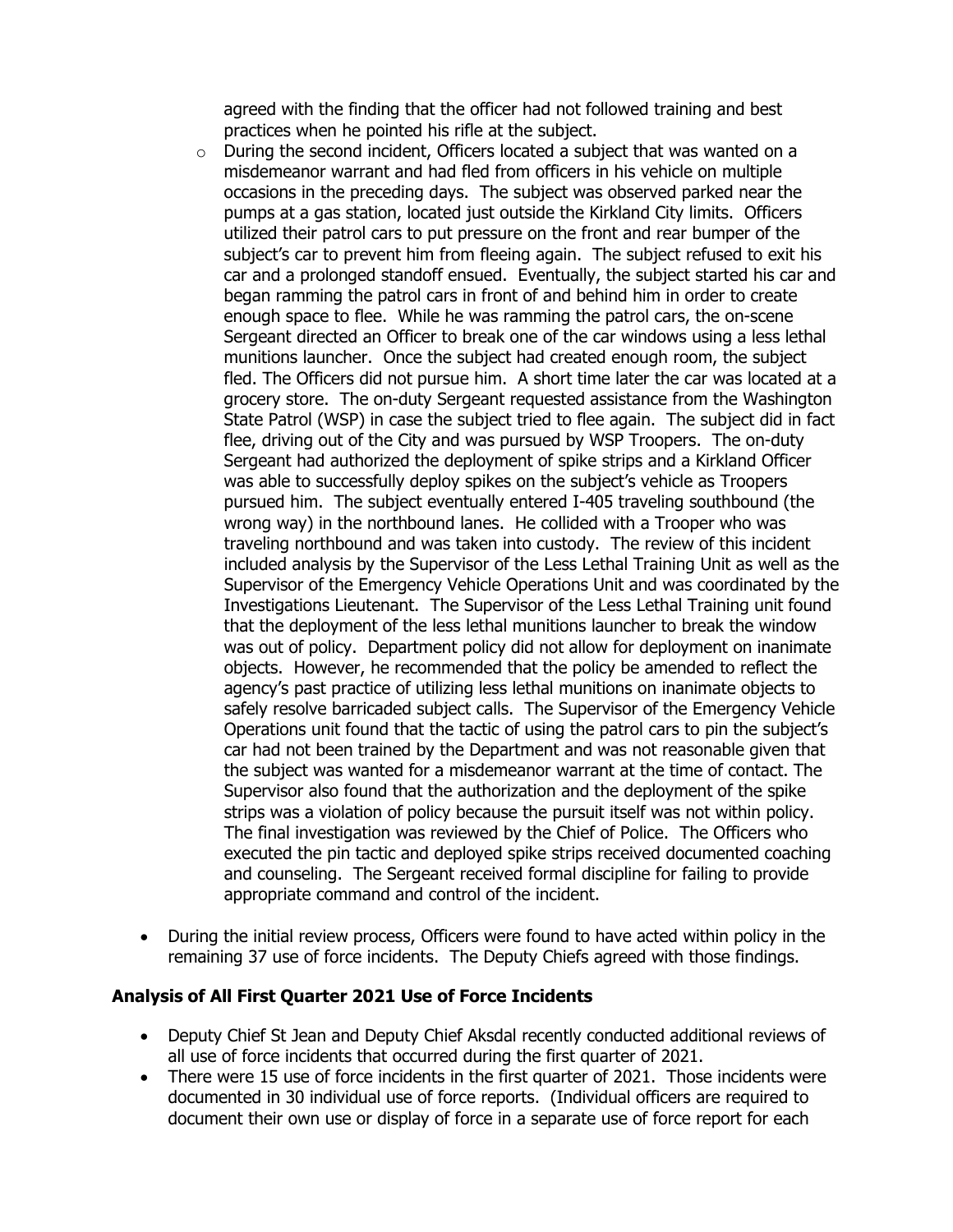incident. If more than one officer uses or displays force during an incident, there will be more than one report generated to thoroughly document an incident.)

- Dispatched calls for service accounted for 11 (73%) of the 15 uses of force.
- The remaining four (27%) were associated with incidents that were observed by officers.
	- $\circ$  Two of the four incidents started when officers made traffic stops after observing in-progress domestic violence court order violations.
	- $\circ$  One incident occurred when an officer attempted to contact a person who had an active felony arrest warrant.
	- $\circ$  One incident occurred when an officer made a traffic stop for driving under the influence and the driver attempted to drive off when she was told that she was under arrest.
- The race / ethnicity listed for subjects involved in the 15 use of force incidents was: o White (12), Black (one), Hispanic (one) and Asian / Pacific Islander (one).
- A show of force (only) safely resolved six (40%) of the incidents (the display of a Taser, less lethal munitions launcher or firearm only). In these incidents, no other use of force was applied.
- The remaining nine (60%) use of force incidents involved one or more applications of a force technique.
- Injuries to subjects were observed or reported in two (13%) of the incidents. There were no observed injuries or complaints of pain in the remaining 13 (87%) of incidents.

The following list depicts this written summary:

| <b>UOF 1st Quarter of 2021</b>                                        |
|-----------------------------------------------------------------------|
| 15                                                                    |
| <b>Total UOF Reports for the 39 Incidents</b>                         |
| 30                                                                    |
| <b>UOF Associated with Dispatched CFS</b>                             |
| 11 total or 73%                                                       |
| <b>UOF Associated with Officer On-view</b>                            |
| 4 total or 27%                                                        |
| <b>UOF Reports Found to Have Policy Violations or Training Issues</b> |
| 2 (training issues)                                                   |
| <b>Racial Breakdown of 39 UOF Incidents</b>                           |
| $Black = 1$                                                           |
| Hispanic $= 1$                                                        |
| White $=12$                                                           |
| Asian / Pacific Islander = 1                                          |
| <b>Incidents Resolved by Weapon Display Only</b>                      |
| 6 total or 40%                                                        |
| <b>Incidents Involving an Application of Force</b>                    |
| 9 total or 60%                                                        |
| <b>Incidents Involving a Taser Discharge</b>                          |
| 0 total or 0%                                                         |
| <b>Incidents Involving a Firearm Discharge</b>                        |